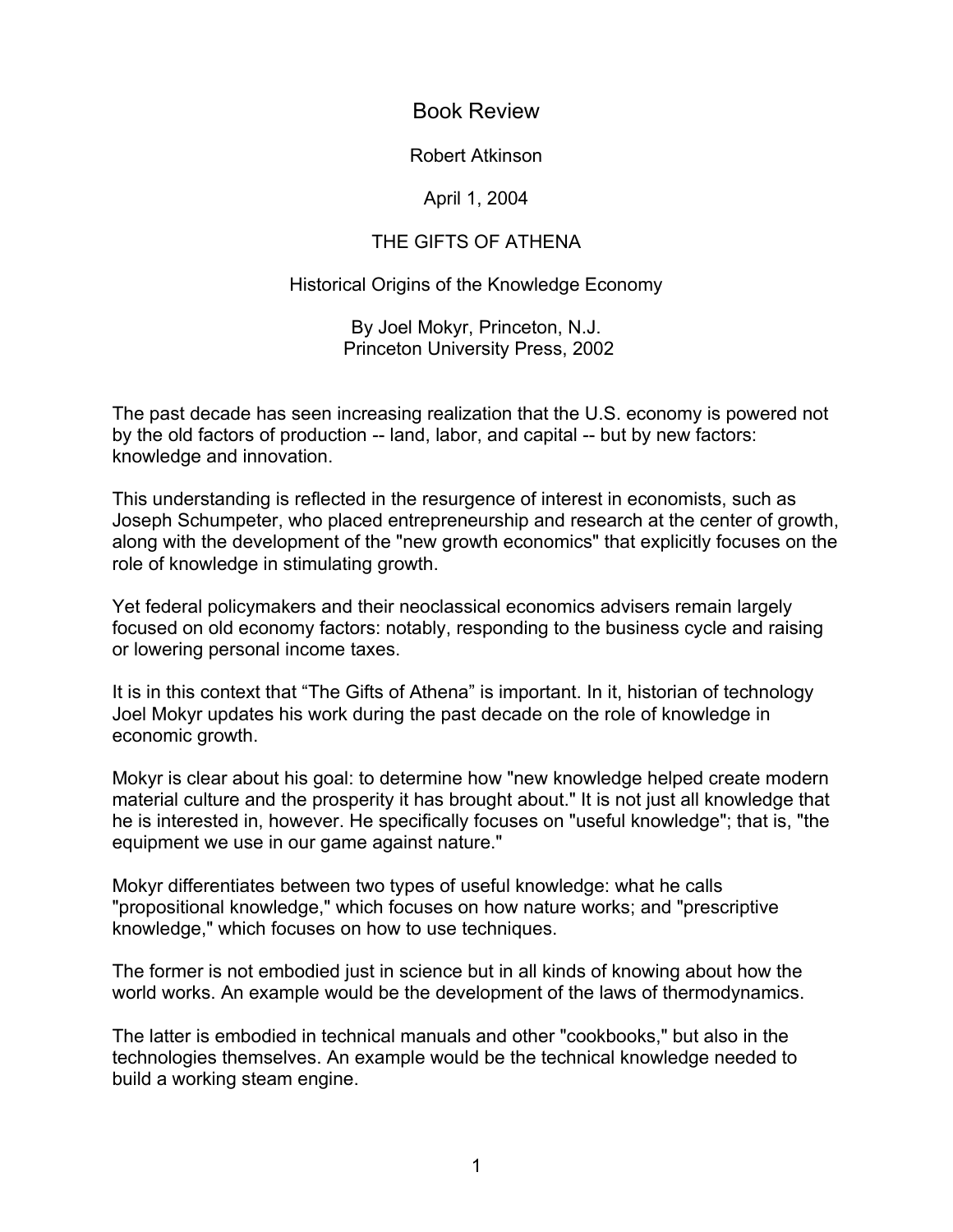After describing these two kinds of knowledge, Mokyr sets about to explain why the British Industrial Revolution happened when it did. He argues that before this period, which he terms the "Industrial Enlightenment," there had been inventions and innovations, but they had not coalesced to produce what Walt Rostow referred to in the 1960s as "take-off."

Mokyr argues that before 1800, much of the technological progress was in the area of prescriptive knowledge and led, in particular, to singleton techniques. He lists Jenner's 1796 discovery of the vaccination process as an example, because it led to no further vaccinations until the triumph of the germ theory 100 years later.

This was because, Mokyr claims, there was no underlying propositional knowledge to guide further work. In his words, "Many societies in antiquity spent a great deal of time studying the movements of heavenly bodies, which did little to butter the turnips."

It was the "widening of the epistemic bases after 1800" that signaled "a phase transition or regime change in the dynamics of useful knowledge." In particular, the development of positive feedback between propositional knowledge and prescriptive knowledge led to powerful innovation effects. Indeed, Mokyr argues that the Industrial Revolution of the 19th century was built on the scientific revolution of the 17th century and the Enlightenment movement of the 18th century.

It was not necessarily that scientific breakthroughs led to the Industrial Revolution, but rather that more easily transmitted and formalized knowledge, especially prepositional knowledge, made innovation easier.

New technical and scientific societies, new journals, handbooks and encyclopedias; cheaper and more widespread postal services and accepted measures of weights and standards all contributed to the spread of useful knowledge.

Moreover, the scientific revolution of the 17th century led to a focus on experimentation and rationality even in technical nonscientific fields. Mokyr makes an important and usually overlooked point about the Industrial Revolution when he argues that it was not so much driven by lone individual heroic inventors but by a social network for innovation. In this case, it was "at most a few thousand people who formed a creative community based on exchange of knowledge."

Indeed, he argues that a key to innovation and growth is the development of institutions that foster communication and trust between individuals who develop prepositional knowledge and those who make things using it. In doing so, he takes the neoclassical economists to task for failing to deal very well with "the efficiency of the knowledge production function, that is, the ease with which the efforts are transformed into invention."

Perhaps the book's most important contribution is its discussion of the political economy of knowledge. Mokyr makes a compelling case that in contrast to the reigning paradigm of neoclassical economics, which tends to give short shrift to issues such as politics,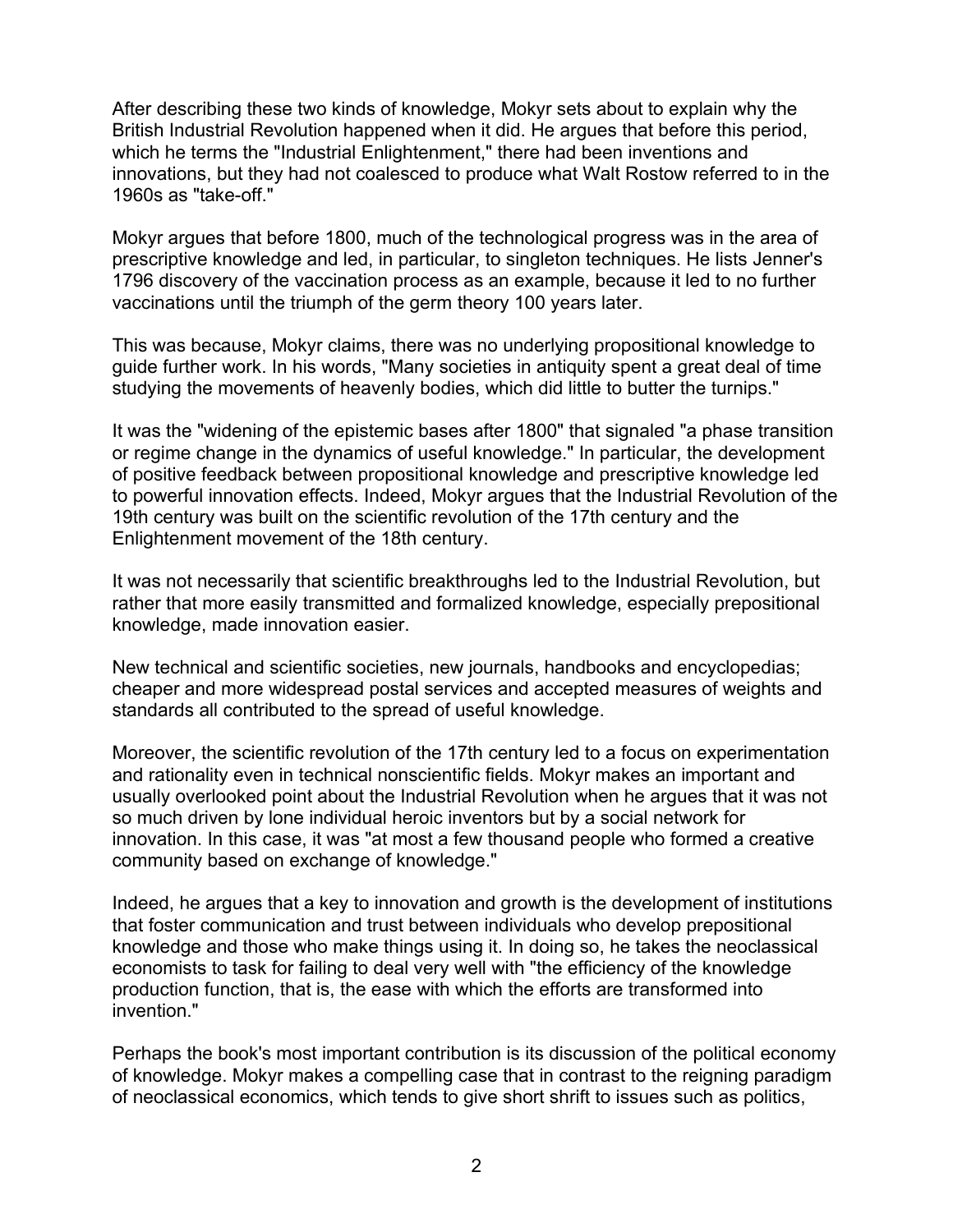values, and institutions. Technological advance is far more influenced by these factors than is commonly realized.

Citing a long list of cases, he details a litany of factors that can get in the way of technical progress, including religion, government bureaucracies, unions, companies threatened by the innovators, broad anti-technology movements, and regressive consumer groups.

For example, Mokyr documents how an 18th-century guild in Prussia went so far as to issue an ordinance laying down that no artisan "shall conceive, invent, or use anything new." He argues that resistance to technological change stems from two sources that aid and abet each other; the economic interest of the technological status quo, and the resistance of intellectuals who fear new technology.

Some observers might claim that these forces were only a factor in medieval times or in less-developed societies, but the forces of reaction today are by no means weak. Such forces include politics; for example, the George W Bush administration's ban on therapeutic cloning, environmentalists' opposition to biotechnology, the widespread early resistance to e-commerce by affected business interests such as car dealers, real estate agents, and optometrists and resistance by privacy advocates who fear a whole host of new technologies, especially when these are wielded by predatory corporate interests.

It is clear that resistance to progress is alive and well in the early 21st century.

For all of its strengths, though, the book suffers from several limitations. For a book of economic history, it is surprisingly dry and weak on interesting and engaging descriptions of historical events. And there is a certain amount of repetition and longwindedness.

As a result, the book is often hard slogging. The book also is overly focused on England in the 18th and 19th centuries, perhaps because of what Mokyr's past work has covered. The industrial transformations in the United States during the late 1800s and mid-1900s are given relatively short shrift, although an analysis of them could do much to support his arguments.

In addition, Mokyr undervalues the extent to which there were radical innovations in the 20th century, arguing that the science and technology of that time produced mostly "micro-inventions." Yet, the development of the integrated circuit, lasers, radar, antibiotics, mass-production assembly, biotechnology, and the Internet clearly were major innovations.

Mokyr also makes a number of claims that are dubious at best. For example, in citing the failure of the Tucker automobile in the 1950s, he claims that venture capital is "a powerful tool for vested interests keeping out innovators."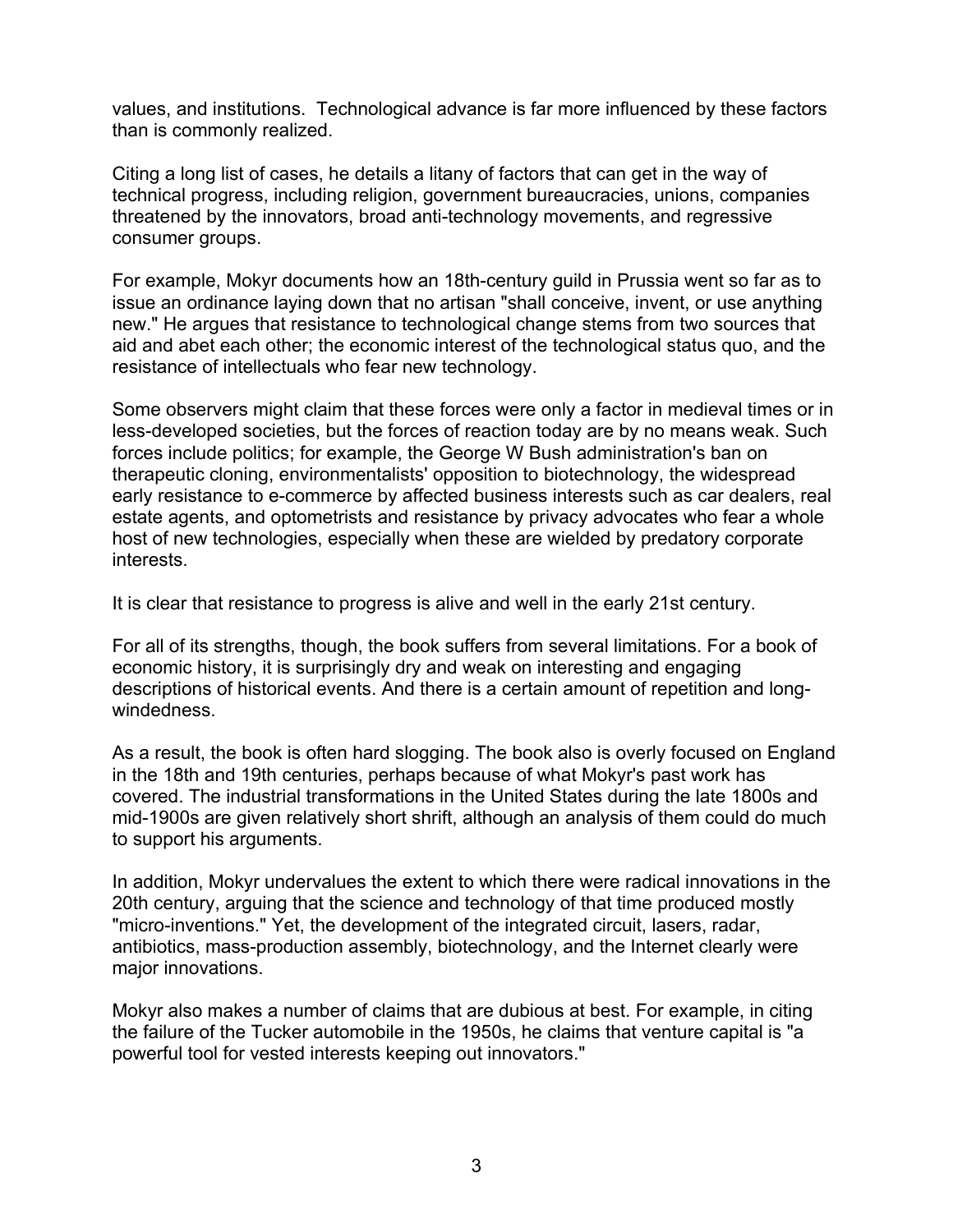On the contrary, one of the reasons why innovators in the United States have emerged so vigorously to challenge competitors, especially as compared to other nations, is precisely because they could turn to independent venture capital firms for financing.

Finally, although Mokyr argues convincingly that "useful knowledge" networks are a key to growth, this predominant focus on knowledge fails to explain why Britain was the site of the Industrial Revolution, while France, which arguably had deeper science base, was not. He touches on the fact that knowledge was seen as being in the service of national interests in France, whereas in England it was more commercial.

But this is an important factor that deserves much more discussion than the few pages it gets. In other words, although the broad-scale development of useful knowledge is key, without the right institutional systems and culture to enable this knowledge to be exploited in commercially useful ways, the results will be limited.

Notwithstanding these limitations, "The Gifts of Athena" is a valuable addition to the growing literature on "knowledge economics" and to the movement to transform economic policy so that it more explicitly supports knowledge-led growth.

Although Mokyr does not suggest much in the way of policymaking, the book does lead to a number of policy considerations. Most important is the idea that to grow the economy, policymakers should concentrate on expanding knowledge (including research and technology) and on expanding the ways in which it is diffused.

Policymakers also need to recognize that a key form of capital in today's "new economy" is not just financial capital, or even knowledge capital, but social capital. As Jane Fountain of Harvard's Kennedy School of Government has argued in a Progressive Policy Institute report: "Innovation, Social Capital, and the New Economy", there have been dramatic changes in the nature of innovation.

Notably, innovation is increasingly produced in networks, and enhancing social capital is key to expanding such network-based innovation. If a new system of innovation is to fully emerge and prosper, then federal science and technology policies, which helped create the broad institutional contours of the postwar R&D system, must now be adapted to support the new institutional relationships among industry, universities, and government.

It has been proposed by any number of studies that there are several specific steps that Congress should take. Some of these include expanding the research and experimentation tax credit to provide a flat 20 percent credit (as opposed the current incremental credit) for any industry expenditures on research consortia and for research partnerships with universities or federal laboratories.

Second, in order to draw university and industry researchers closer together on common challenges, advocates favor establishing an Industry Research Alliances Challenge Grant Initiative to help support industry-led research alliances. Industry members would establish technology "roadmaps," and on the basis of these maps, companies would invest in research conducted at universities or federal laboratories.